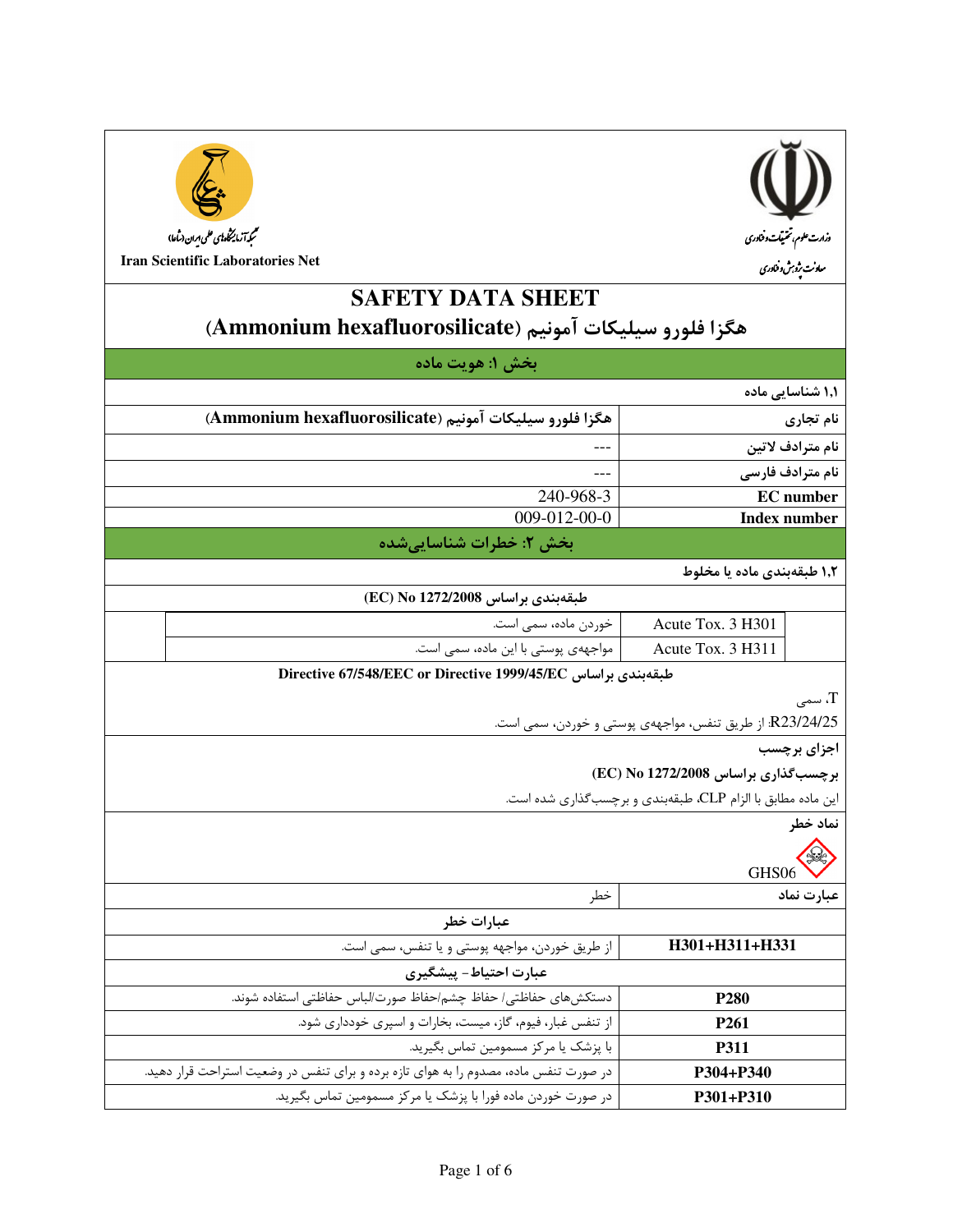اطلاعات بيش تر: -

**٣٫٢ ساير خطرات**: همه مواد شيميايي به صورت بالقوه خطرناكند. بنابر اين آنها بايد فقط توسط افراد مخصوص آموزشديده با احتياط مورد استفاده قرار گیرند.

**نتایج ارزیابی PBT, vPvB:** کاربردی ندارند.

|                            | بخش ٣: اطلاعات در مورد تركيب /اجزاء |
|----------------------------|-------------------------------------|
| <b>CAS No. Description</b> | ammonium hexafluorosilicate         |
| <b>Index Number</b>        | $009-012-00-0$                      |
| <b>EC</b> number           | 240-968-3                           |
| وزن مولكولي                | 178.15                              |
| فرمول مولكولى              | $(NH_4)_2SiF_6$                     |
|                            |                                     |

## بخش ۴: اقدامات کمک@ای اولیه

۱٫۴ تشریح اقدامات کمک های اولیه

**توصیه عمومی:** همه لباسهای آلوده شده به ماده را درآورید.

**در صورت تنفس**: هوای تازه تامین کنید و اطمینان یابید که با پزشک تماس گرفته شود.

**در صورت مواجههی پوستی:** فورا پوست را با آب بشویید. مراقبت پزشکی دریافت شود.

**در صورت مواجههی چشمی**: چشمهای باز را به مدت ۱۰دقیقه با آب جاری شستشو دهید. سپس با پزشک مشورت کنید.

**در صورت خوردن:** دهان را با آب بشویید و یک لیوان آب بنوشید. وادار به استفراغ نکنید. فورا با پزشک تماس بگیرید.

**۲٫۴ مهم ترین علائم و اثرات حاد و تاخیری:** حالت تهوع، استفراغ، اختلالات روده ای یا معدهای، سردرد، انقباض.

۰٫۴شاخص مراقبت پزشکی فوری و درمانهای خاص مورد نیاز: -

بخش ۵: روشهای اطفاءحریق

۱٫۵ مادەي خاموش كنندە

م**ادهی خاموش کنندهی مناسب**: از روشهای اطفای حریق مناسب برای محصور کردن حریق استفاده شود. پودر، اسپری آب، دی اکسید کربن. آتشهای

بزرگتر را با استفاده از اسپری آب یا فوم مقاوم الکلی خاموش کنید.

**مادهی خاموش کنندهی نامناسب به دلایل ایمنی**: برای این ماده محدودیتی از نظر خاموش کننده وجود ندارد.

۲٫۵ خطرات خاص ناشی از ماده یا مخلوط:

در صورت حريق اين ماده، مواد زير مي توانند آزاد شوند: اكسيدهاي نيتروژن (NOx)، فلورايد هيدرژن (HF)

در صورت بروز حریق امکان توسعه گازها و بخارات خطرناک وجود دارد. منوکسید کربن و دی اکسید کربن.

۲٫۵ توصیه برای آتش;نشانان:

**تجهيزات حفاظتي**: رسپيراتور (تجهيزات تنفسي) خودتامين پوشيده شود. لباس كامل حفاظتي پوشيده شود.

## بخش ۶: اقدامات لازم در زمان نشت و ریزش تصادفی

۱٫۶ احتیاطهای فردی،تجهیزات حفاظتی و رویههای اضطراری:

غبار تنفس نشود. از مواجهه با چشمها و پوست خودداری شود. تهویهی کافی را برای محیط فراهم کنید. از تشکیل غبار خودداری شود.

۲٫۶ احتیاطهای زیست محیطی: اجازه ندهید ماده به آب زیر زمینی، سیستم فاضلاب برسد یا در خاک نفوذ کند.

٫۳٫۶ روشها و وسایل برای رفع آلودگی و پاکسازی:

ماده را به صورت مکانیکی بردارید. ماده جمع آوری شده را بر اساس الزامات دفع نمایید. تهویهی کافی تامین شود.

۴٫۶ منابع برای سایر بخشها: برای اطلاع از حمل ایمن، بخش ۷را ببینید. برای اطلاع از وسایل حفاظت فردی، بخش ۸ را ببینید. برای اطلاع از نحوەي دفع، بخش ۱۳را ببينيد.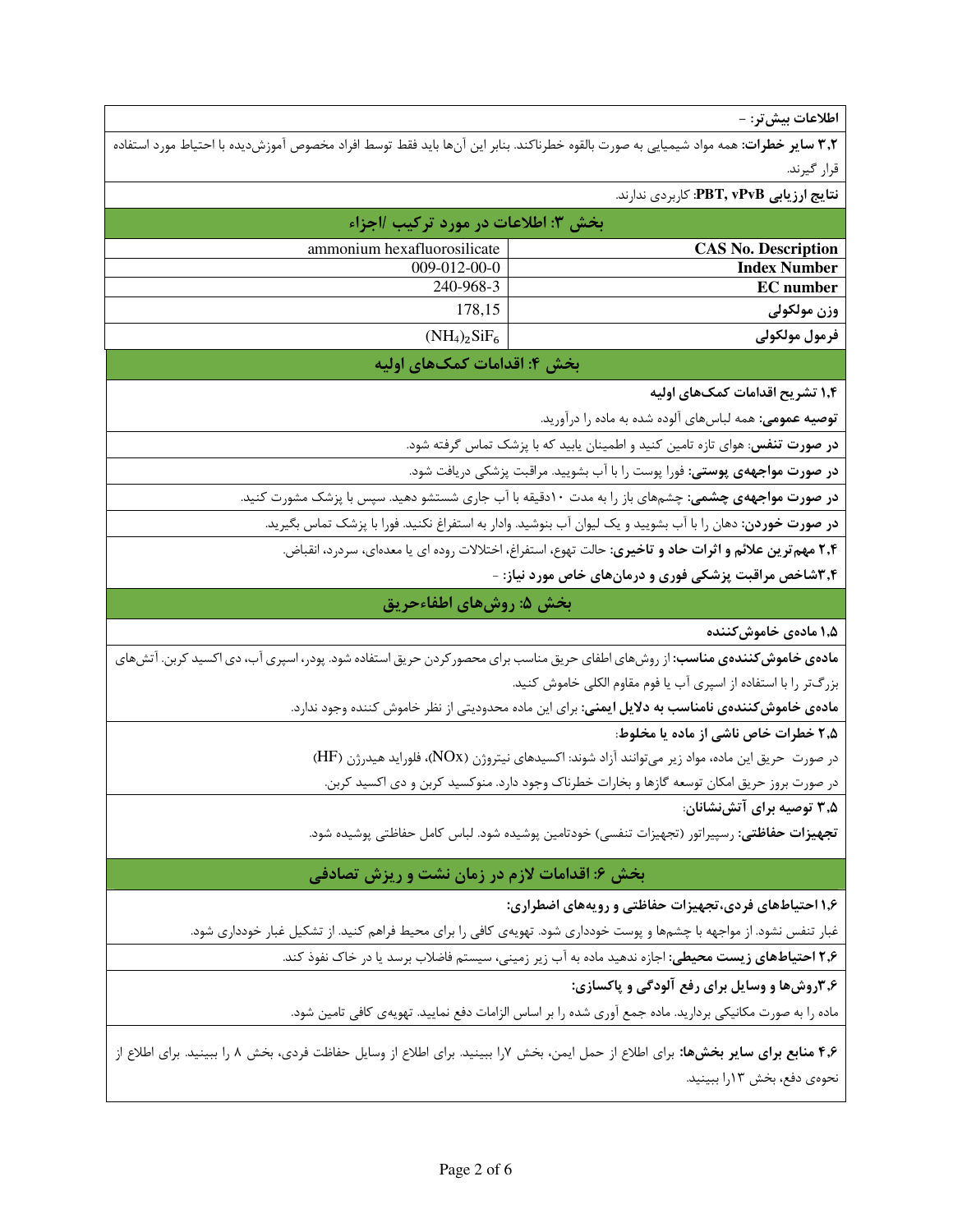| بخش ۷: حمل و انبار                                                                                                                                                                |                                                                                      |  |
|-----------------------------------------------------------------------------------------------------------------------------------------------------------------------------------|--------------------------------------------------------------------------------------|--|
| <b>۱٫۷ احتیاطات برای حمل ایمن</b> : در محیط کار تهویه یا مکش کافی فراهم شود. ظرف با احتیاط حمل و باز شود. به طور کامل غبارزدایی شود. از ماده                                      |                                                                                      |  |
|                                                                                                                                                                                   | مطابق با راهنماهای ایمنی آزمایشگاهی استفاده شود.                                     |  |
|                                                                                                                                                                                   | <b>اطلاعات درباره حفاظت در برابرحریق و انفجار</b> : وسیله حفاظت تنفسی در دسترس باشد. |  |
|                                                                                                                                                                                   | ٢٫٧ شرايط انبار ايمن شامل مواد ناسازگار:                                             |  |
|                                                                                                                                                                                   | ذخيره:                                                                               |  |
|                                                                                                                                                                                   | <b>الزامات برای ظروف و اطاقها</b> : الزاماتی نیاز نیست.                              |  |
|                                                                                                                                                                                   | اطلاعات برای انبارنمودن ماده در انبار مشترک: دور از مواد غذایی انبار شود.            |  |
|                                                                                                                                                                                   | <b>سایر اطلاعات دربارهی شرایط انبار</b> : ظروف را بهصورت مهر و مومشده نگهداری کنید.  |  |
|                                                                                                                                                                                   | $15$ - دمای انبار توصیه شده: $\degree$ $\degree$ - $25$                              |  |
| بخش ۸: کنترلهای مواجهه/حفاظت فردی                                                                                                                                                 |                                                                                      |  |
|                                                                                                                                                                                   | 1,۸عوامل کنترل                                                                       |  |
|                                                                                                                                                                                   | حدود مجاز مورد نیاز در محیط کار بر اساس الزامات ایران (۱۳۹۱): -                      |  |
|                                                                                                                                                                                   | ۲٫۸ کنترلهای مواجهه:                                                                 |  |
|                                                                                                                                                                                   | تجهيزات حفاظت فردى                                                                   |  |
|                                                                                                                                                                                   | روشهای بهداشتی و حفاظتی عمومی:                                                       |  |
|                                                                                                                                                                                   | در هنگام کار نخورید، نیاشامید یا سیگار نکشید.                                        |  |
|                                                                                                                                                                                   | لباس حفاظتي جداگانه انبار شود.                                                       |  |
|                                                                                                                                                                                   | ماده را دور از مواد غذایی و آشامیدنی نگهداری کنید.                                   |  |
|                                                                                                                                                                                   | دستها را قبل از استراحت و در پایان کار بشوئید.                                       |  |
|                                                                                                                                                                                   | از مواجهه ماده با چشمها و پوست خودداری شود.                                          |  |
| <b>روشهای حفاظت فردی</b> : لباس حفاظتی بر اساس ویژگیهای محیط کار و بنابر مقدار و غلظت مواد مورد استفاده انتخاب شوند. مقاومت شیمیایی                                               |                                                                                      |  |
|                                                                                                                                                                                   | تجهیزات حفاظتی باید از فروشنده پرسیده شود.                                           |  |
|                                                                                                                                                                                   | <b>حفاظت چشم:</b> گاگلهای محکم بدون محل نفوذ                                         |  |
| <b>حفاظت دستها:</b> دستکشهای حفاظتی. جنس دستکش باید در <sub>:</sub> برابر ماده مور نظر مقاوم و غیر قابل نفوذ باشد. انتخاب جنس دستکش بر اساس                                       |                                                                                      |  |
|                                                                                                                                                                                   | ملاحظات زمانهای نفوذ و فرسودگی انتخاب شود.                                           |  |
|                                                                                                                                                                                   | جنس دستكشها: لاتكس طبيعي، ضخامت: 0,6 mm                                              |  |
| انتخاب دستکشهای مناسب نه تنها به جنس آنها، بلکه به کیفیت آنها نیز بستگی دارد. اختلاف کیفیت دستکش سازندگان متفاوت را باید مد نظر                                                   |                                                                                      |  |
|                                                                                                                                                                                   | داشت.                                                                                |  |
|                                                                                                                                                                                   | حفاظت بدن:لباس كار حفاظتى                                                            |  |
|                                                                                                                                                                                   | حفاظت تنفسي: در زمان تشكيل غبار، حفاظت تنفسي مورد نياز است. فيلتر P3                 |  |
| توجه: در زمینه انتخاب و استفاده از وسایل حفاظت فردی، رعایت کلیه موارد مندرج در "آیین نامه وسایل حفاظت فردی" مصوب ۱۳۹۰/۳/۲۱ شورای<br>عالی حفاظت فنی و بهداشت کارایران، الزامی است. |                                                                                      |  |
| بخش ۹: خصوصیات فیزیکی و شیمیایی                                                                                                                                                   |                                                                                      |  |
|                                                                                                                                                                                   | ۱٫۹ اطلاعات اساسی خصوصیات فیزیکی و شیمیایی                                           |  |
| پودر کریستالی                                                                                                                                                                     | ظاهر                                                                                 |  |
| سفيد                                                                                                                                                                              | بو                                                                                   |  |
| مشخص                                                                                                                                                                              | رنگ                                                                                  |  |
| مشخص نشده است.                                                                                                                                                                    | حد آستانهي بو                                                                        |  |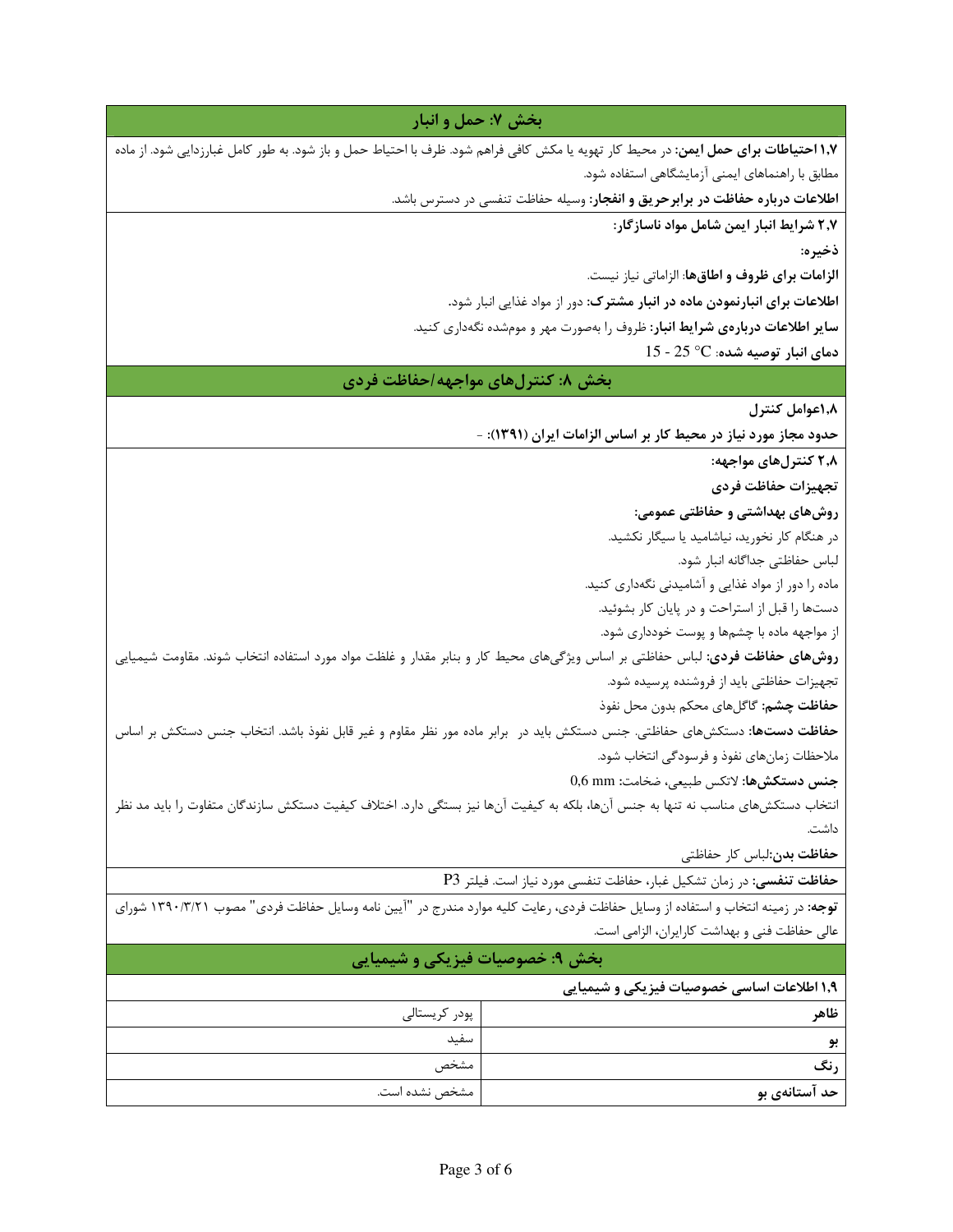| pH                                                                                       |                           | كاربردى ندارد.                                |                                  |
|------------------------------------------------------------------------------------------|---------------------------|-----------------------------------------------|----------------------------------|
| نقطەى ذوب                                                                                |                           | مشخص نشده است.                                |                                  |
| نقطهى جوش                                                                                |                           | نامشخص                                        |                                  |
| نقطه اشتعال                                                                              | موجود نيست.               |                                               |                                  |
| قابلیت اشتعال (جامد،گاز)                                                                 |                           | ماده قابل اشتعال نيست.                        |                                  |
| خطر انفجار                                                                               |                           | ماده خطر انفجار ندارد.                        |                                  |
| محدودهي قابل انفجار                                                                      |                           | حد پايين: موجود نيست.<br>حد بالا: موجود نيست. |                                  |
| دمای تجزیه                                                                               | 145 °C                    |                                               |                                  |
| فشار بخار                                                                                |                           | اطلاعاتي موجود نيست.                          |                                  |
| $20^{\circ}$ دانسیته در دمای                                                             | $2.011$ g/cm <sup>3</sup> |                                               |                                  |
| دانسیتەی نسبی                                                                            |                           | اطلاعاتي موجود نيست.                          |                                  |
| دانسیتەی بخار                                                                            | كاربردى ندارد.            |                                               |                                  |
| نسبت تبخير                                                                               | كاربردى ندارد.            |                                               |                                  |
| حلالیت در آب در دمای 20°C                                                                | $227$ $g/l$               |                                               |                                  |
| ضريب تفكيك (n-Octanol/Water)                                                             |                           | مشخص نشده است.                                |                                  |
| دمای خود اشتعالی                                                                         |                           | اطلاعاتي موجود نيست.                          |                                  |
| ويسكوزيته                                                                                |                           | ديناميک: کاربردي ندارد.                       | <b>سینماتیک</b> : کاربردی ندارد. |
| بخش ۱۰: پایداری و واکنشپذیری                                                             |                           |                                               |                                  |
| ۱٫۱۰ واکنش پذیری: اثر خورنده دارد.                                                       |                           |                                               |                                  |
| <b>۲٫۱۰ پایداری شیمیایی</b> : در شرایط معمول محیطی دما و فشار و انبار و حمل، پایدار است. |                           |                                               |                                  |
| ۳٫۱۰ واکنشهای احتمالی خطرناک: واکنش شدید با: اسیدهای قوی و قلیا.                         |                           |                                               |                                  |
| احتمال واكنش قوى با: فلزات سبك.                                                          |                           |                                               |                                  |
| ۴٫۱۰ شرايط اجتناب: گرمای زياد (تجزيه)                                                    |                           |                                               |                                  |
| ۵٫۱۰ مواد ناسازگار: اطلاعاتی وجود ندارد.                                                 |                           |                                               |                                  |
| ۶٬۱۰ محصولات خطرناک حاصل از تجزیه: در صورت حریق: بخش ۵ را ببینید.                        |                           |                                               |                                  |
| بخش ۱۱: اطلاعات سمشناسی                                                                  |                           |                                               |                                  |
| ۱٬۱۱ اثرات سمشناسی:                                                                      |                           |                                               |                                  |
| سميت حاد:                                                                                |                           |                                               |                                  |
| : LD50 / LC50                                                                            |                           |                                               |                                  |
| خوراکی، رت                                                                               |                           | $100$ mg/kg                                   |                                  |
| LD50<br>خوراکی، موش                                                                      |                           | 70 mg/kg                                      |                                  |
| اثر تحريكي اوليه:                                                                        |                           |                                               |                                  |
| بر روی پوست: اطلاعاتی وجود ندارد.                                                        |                           |                                               |                                  |
| بر روی چشم: اطلاعاتی وجود ندارد.                                                         |                           |                                               |                                  |
| پس از تنفس: اطلاعاتی وجود ندارد.                                                         |                           |                                               |                                  |
| حساسيت: اثراتي شناخته نشده است.                                                          |                           |                                               |                                  |
| اثرات CMR:                                                                               |                           |                                               |                                  |
| <b>جهشزایی جنسی</b> : اطلاعاتی وجود ندارد.                                               |                           |                                               |                                  |
| سرطانزايي (Carcinogenicity): اطلاعاتي وجود ندارد.                                        |                           |                                               |                                  |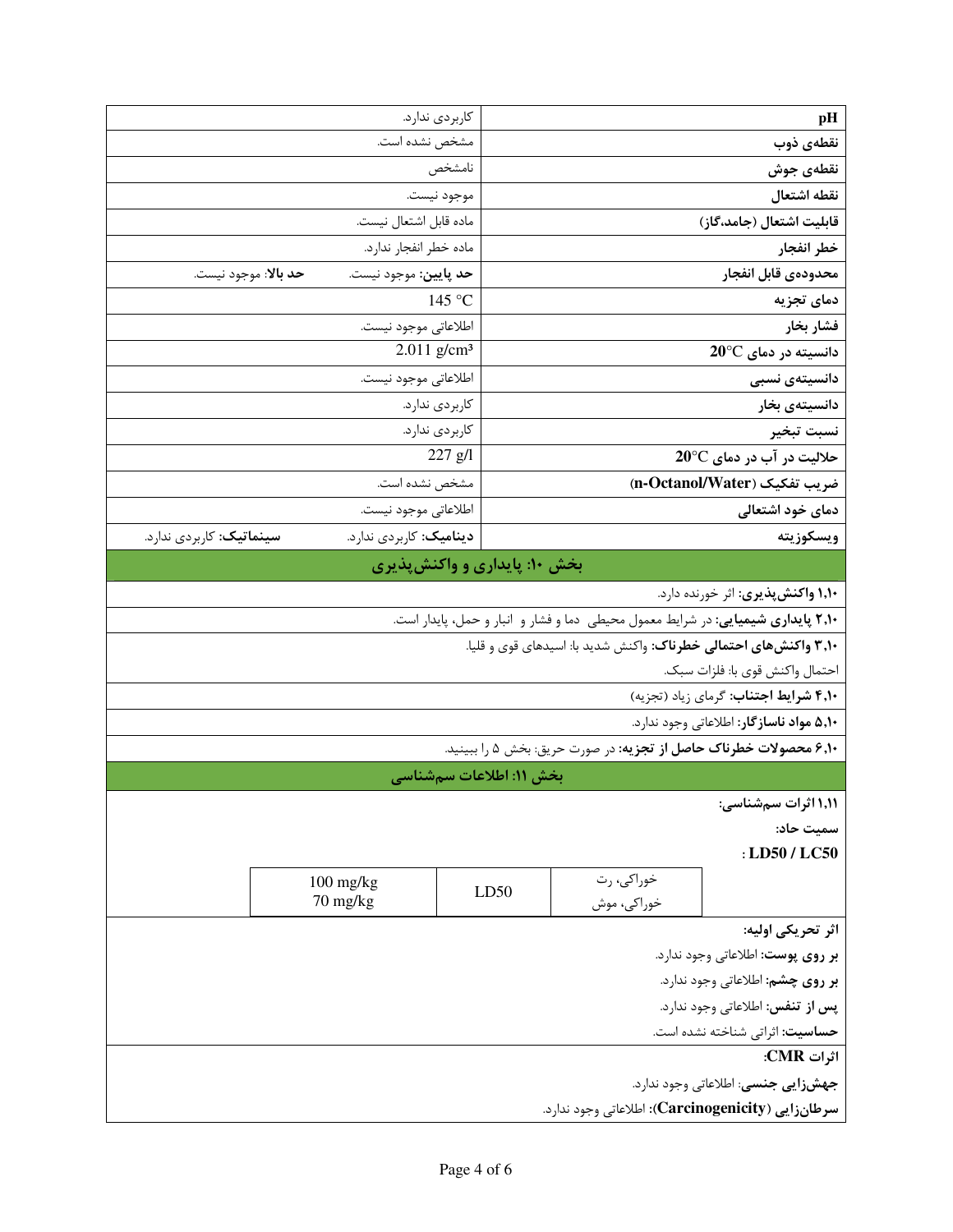<mark>سمیت تولید مثل:</mark> اطلاعاتی وجود ندارد.

**خطر آسپیراسیون**: اطلاعاتی وجود ندارد.

**سمیت ارگانهای خاص هدف- مواجههی تکراری**: نباید بهعنوان سم ارگان هدف خاص (مواجههی تکراری) طبقهبندی شود.

سمیت ارگانهای خاص هدف- یک بار مواجهه: نباید بهعنوان سم ارگان هدف خاص (یک بار مواجهه) طبقهبندی شود.

اطلاعات بیش تر سم شناسی:

**پس از خوردن**: حالت تهوع، استفراغ، انقباضها

**پس از جذب**: سردرد، نقص قلبی عروقی، تنگی نفس

ا**طلاعات بیش تر**: مطابق با سایر مواد شیمیایی ماده باید با دقت مورد استفاده قرار گیرد.

### بخش ١٢: اطلاعات زيست محيطي

1,1٢ سميت:

سمیت برای آبزیان

سميت ماهي:(LC<sub>50</sub>: 25.8 mg/l/96 h (Pimephales promelas

۲٫۱۲ مقاومت و تجزیهپذیری: اطلاعات تکمیلی بیشتری در دسترس نیست.

**۳٫۱۲ احتمال تجمع زیستی:** اطلاعات تکمیلی بیشتری در دسترس نیست.

۴٫**۱۲ نفوذ در خاک**: اطلاعاتی موجود نیست.

۵٬۱۲ اثرات زیست محیطی

**توجه:** اجازه ندهید ماده وارد خاک،آب زیر زمینی و آبها شود.

۶٫۱۲ نتایج ارزیابی vPvB.PBT: کاربردی ندارد.

۷٬۱۲ سایر اثرات زیان آور: اطلاعاتی موجود نیست.

### بخش ١٣: ملاحظات دفع

**۱٫۱۳ روشهای دفع مواد زائد:** ماده و ظرف آن باید به عنوان ماده زائد خطرناک دفع شوند. دفع باید مطابق با الزامات قانونی موجود انجام شود.

**بستهبندي مواد آلوده:** بايد برطبق الزامات قانوني موجود انجام شود.

عامل پاک کننده توصیه شده: آب، در صورت نیاز همراه با عوامل پاک کننده.

"برای اطلاع از کلیهی ضوابط و قوانین دفع مواد در کشور به قانون مدیریت پسماندها مصوبه ۱۳۸۳ مجلس شورای اسلامی و آئیننامه اجرایی قانون مديريت پسماندها مصوبه ١٣٨۴ هيات دولت مراجعه شود".

| بخش ١٤: اطلاعات حمل و نقل                                      |                                                     |  |
|----------------------------------------------------------------|-----------------------------------------------------|--|
|                                                                | <b>UN</b> number                                    |  |
| <b>UN2854</b>                                                  | ADR, IMDG, IATA                                     |  |
| 2854 AMMONIUM FLUOROSILICATE<br><b>AMMONIUM FLUOROSILICATE</b> | نام مناسب حمل UN<br><b>ADR</b><br><b>IMDG, IATA</b> |  |
| Class: 6.1 Toxic substances<br>Label: $6.1$                    | Transport hazard class(es)<br>ADR, IMDG, IATA       |  |
| Ш                                                              | گروه بستهبندی<br>ADR, IMDG, IATA                    |  |
| خير                                                            | خطرات محيطى                                         |  |